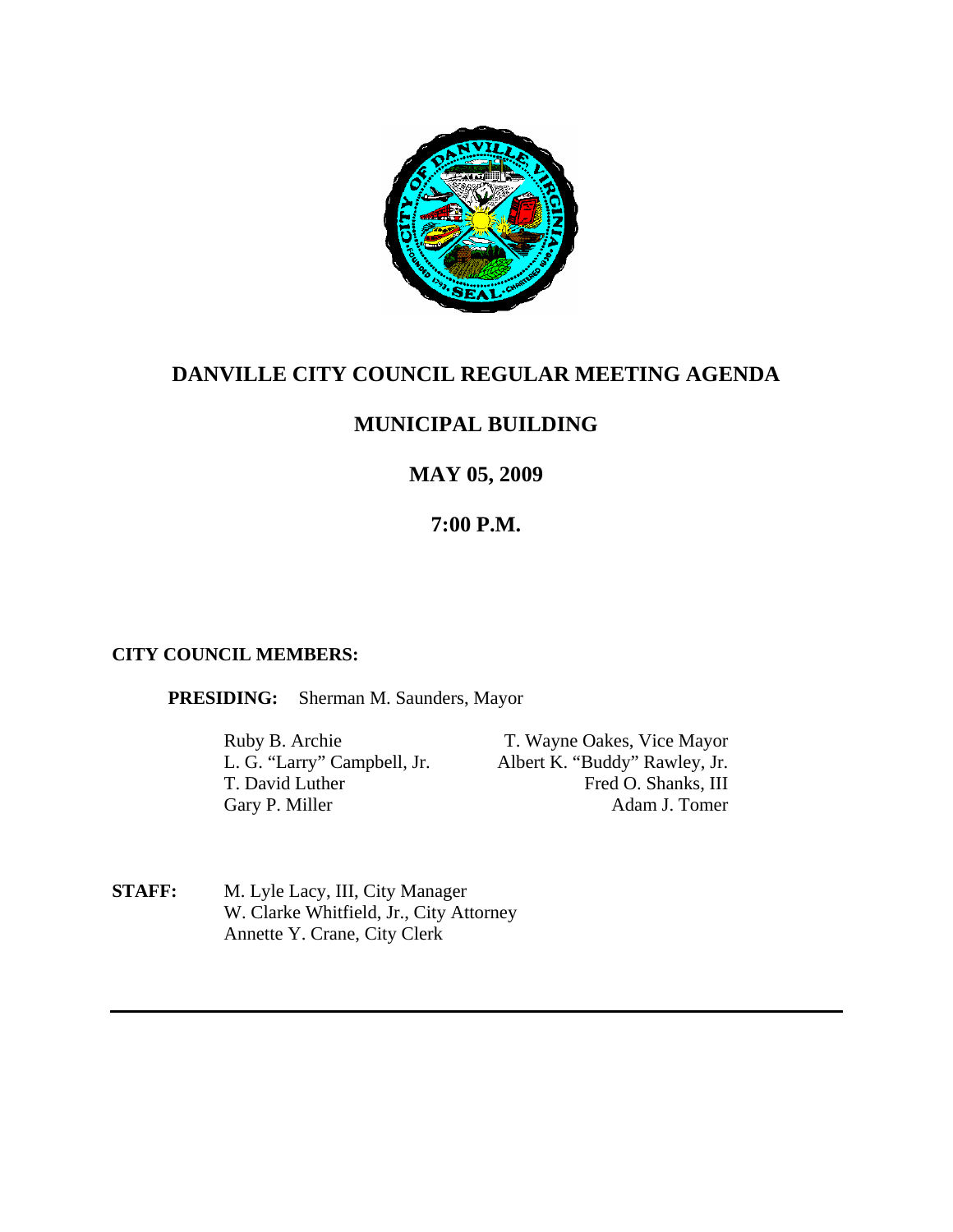#### **I. MEETING CALLED TO ORDER**

#### **II. ROLL CALL**

**III. INVOCATION** – Council Member Ruby B. Archie

## **IV. PLEDGE OF ALLEGIANCE TO THE FLAG**

#### **V. ANNOUNCEMENTS AND SPECIAL RECOGNITION**

Proclamation: *"Business Appreciation Week"*

 Presented to: **Jeremy Stratton**  Economic Development Director

#### **VI. COMMUNICATIONS FROM VISITORS**

*Citizens who desire to speak on matters not listed on the Agenda will be heard at this time. Citizens who desire to speak on Agenda Items will be heard when the Agenda Item is considered.* 

#### **VII. OLD BUSINESS**

A. Consideration of Approval of Minutes for a Special Joint Budget Work Session, Regular Council Meeting, and Council's Regular Work Session, All Held on April 21, 2009.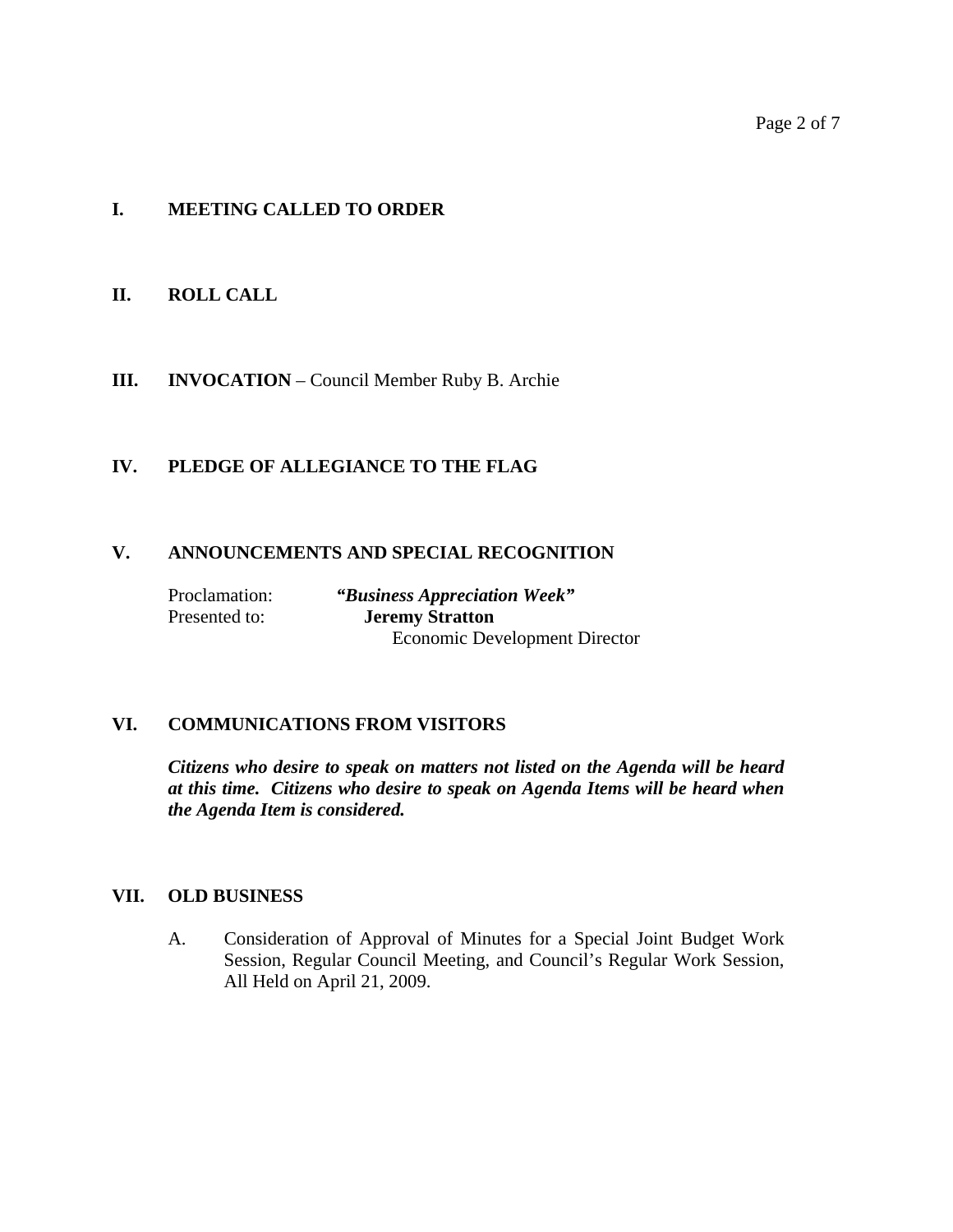- B. Consideration of Appropriation of Grant Funds from the Commonwealth of Virginia, Department of Criminal Justice Services for the Commonwealth Attorney's Office. Council Letter Number 50-09
	- 1. Ordinance Amending the Fiscal Year 2009 Budget Appropriation Ordinance to Provide for a Grant from the State for a Domestic Violence Victim Program Grant in the Amount of \$39,976 and Appropriating Same. **FINAL ADOPTION**
- C. Consideration of Amending Budget Appropriation Ordinance to Provide Funding for a Grant from the Virginia Office of Emergency Medical Services. Council Letter Number 51-09
	- 1. Ordinance Amending the Fiscal Year 2009 Budget Appropriation Ordinance to Anticipate Revenues from the Virginia Office of Emergency Medical Services for the Purchase of 9 Ruggedized Laptops to be Used for GIS Mobile Dispatching to the Fire Department in the Amount of \$29,468 and Appropriating Same. **FINAL ADOPTION**
- D. Consideration of Amending and Reordaining Chapter 2, Entitled "Administration," of the Danville City Code. Council Letter Number 46-09
	- 1. Ordinance Amending and Reordaining Chapter 2, Entitled "Administration" of the Code of the City of Danville, Virginia by Adding a New Article XV, Entitled "Other Postemployment Benefits".

## **VIII. NEW BUSINESS**

A. Public Hearing on the Proposed Budget for the Danville School Board for the Year Ending June 30, 2010. Council Letter Number 63-09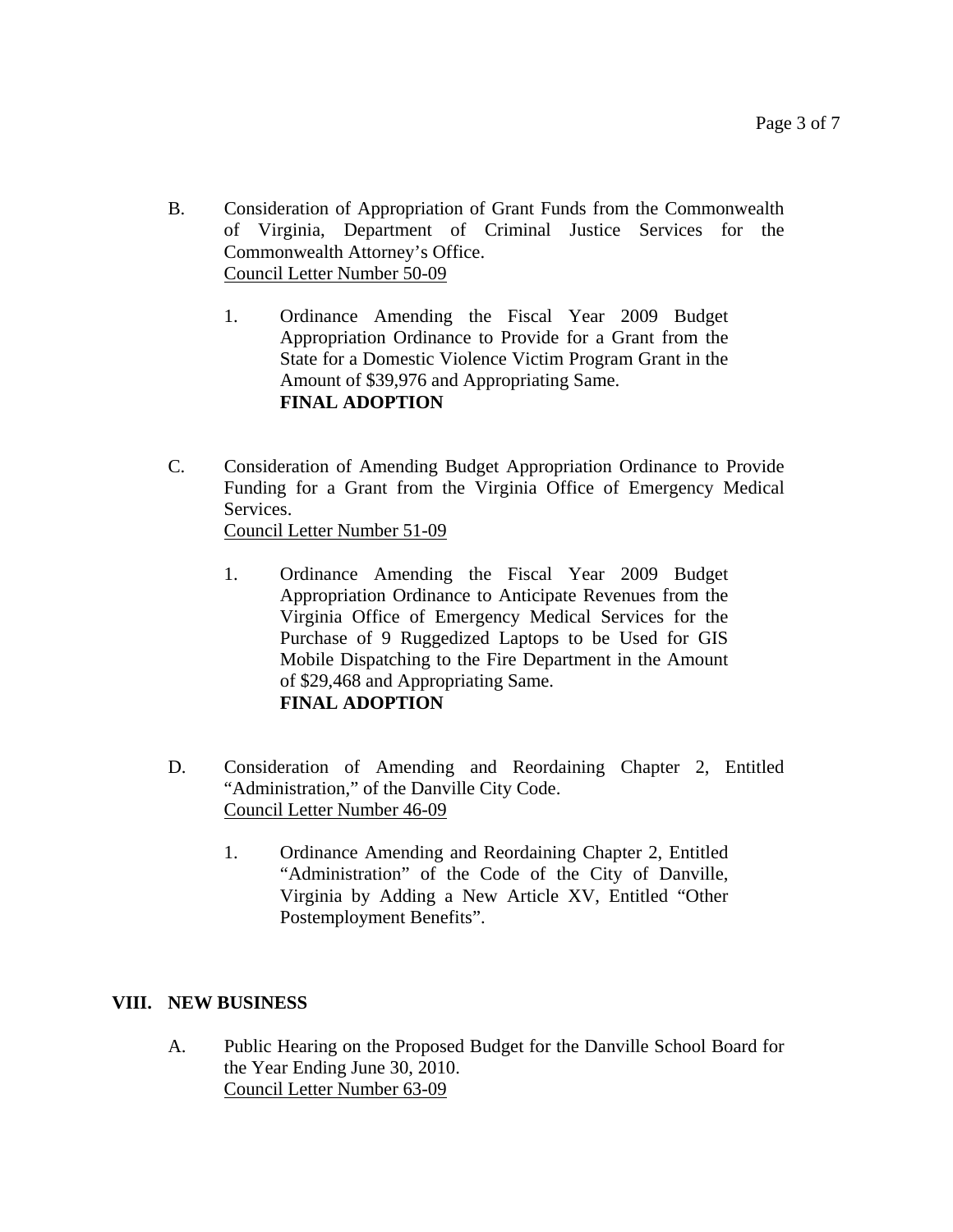- 1. Presentation of School Board Budget by Dr. Sue B. Davis, Superintendent of Schools, and Dr. Kathy J. Osborne, Assistant Superintendent for Administrative Services.
- 2. Public Hearing
- 3. Resolution Approving the Budget of the School Board of the City of Danville for the Fiscal Year Ending June 30, 2010.
- B. Consideration of Request to Rezone Property Located at 114 Withers Road, for the Purpose of Bringing a Legal Non-Conforming Multi-Family Complex into Compliance. Council Letter Number 57-09
	- 1. Public Hearing
	- 2. Ordinance Rezoning from OT-R Old Town Residential District to M-R Multifamily Residential District, 114 Withers Road.
- C. Consideration of Request to Rezone Property Located at 130 Withers Road, for the Purpose of Bringing a Legal Non-Conforming Multi-Family Complex into Compliance. Council Letter Number 58-09
	- 1. Public Hearing
	- 2. Ordinance Rezoning from OT-R Old Town Residential District to M-R Multifamily Residential District, 130 Withers Road.
- D. Consideration of Request to Amend the Year 2020 Land Use Plan and to Rezone Approximately 24 Acres to the East of River Oak Drive, for the Purpose of Allowing for the Consolidation of Property. Council Letter Number 59-09
	- 1. Public Hearing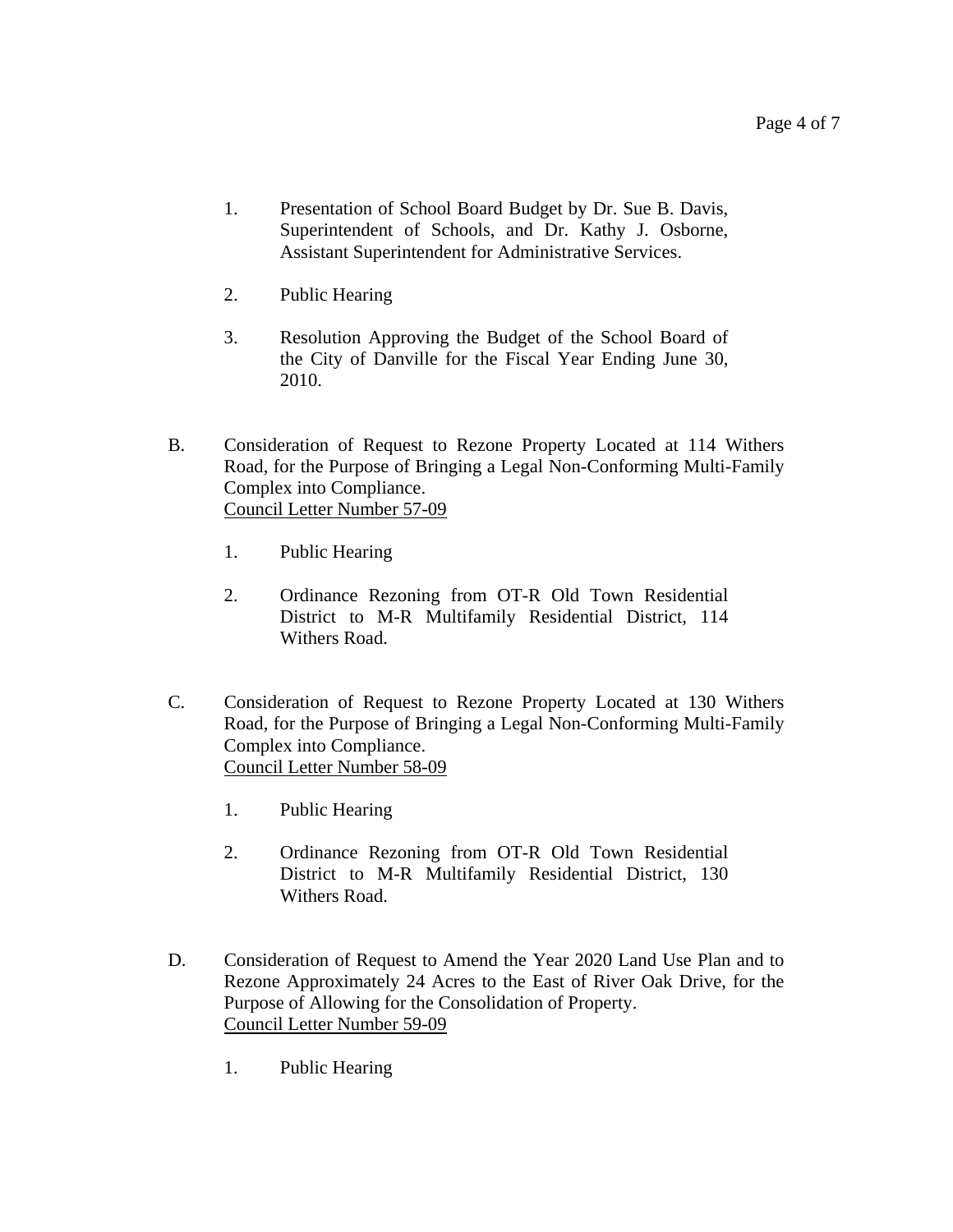- 2. Ordinance Amending the Year 2020 Land Use Plan from Attached and Mixed Residential to Suburban Single Family and Rezoning from "Conditional" A-R Attached Residential to S-R Suburban Residential District, Approximately 24 Acres to the East of River Oak Drive.
- E. Consideration of Request to Amend the Year 2020 Land Use Plan and to Rezone Approximately 28 Acres to the East and North of River Oak Drive, for the Purpose of Allowing for the Consolidation of Property. Council Letter Number 60-09
	- 1. Public Hearing
	- 2. Ordinance Amending the Year 2020 Land Use Plan from Attached and Mixed Residential to Suburban Single Family and Rezoning from "Conditional" A-R Attached Residential and S-R Suburban Residential District to T-R Threshold Residential District, Approximately 28 Acres to the East and North of River Oak Drive.
- F. Consideration of Request for a Special Use Permit Application, Filed by the City of Danville, at Abreu-Grogan Park on Memorial Drive, for the Purpose of Constructing an Open Shelter with an Enclosed 10 Foot x 12 Foot Area at Abreu-Grogan Park to Store Recreation Equipment. Council Letter Number 61-09
	- 1. Public Hearing
	- 2. Ordinance Granting a Special Use Permit to Allow the Construction of an Open Shelter with an Enclosed 10' x 12' Area to Store Recreational Equipment in Accordance with Article 3.T, Section E, Item 6, of Chapter 41, of the Code of the City of Danville, Virginia, 1986 as Amended, at Abreu-Grogan Park on Memorial Drive.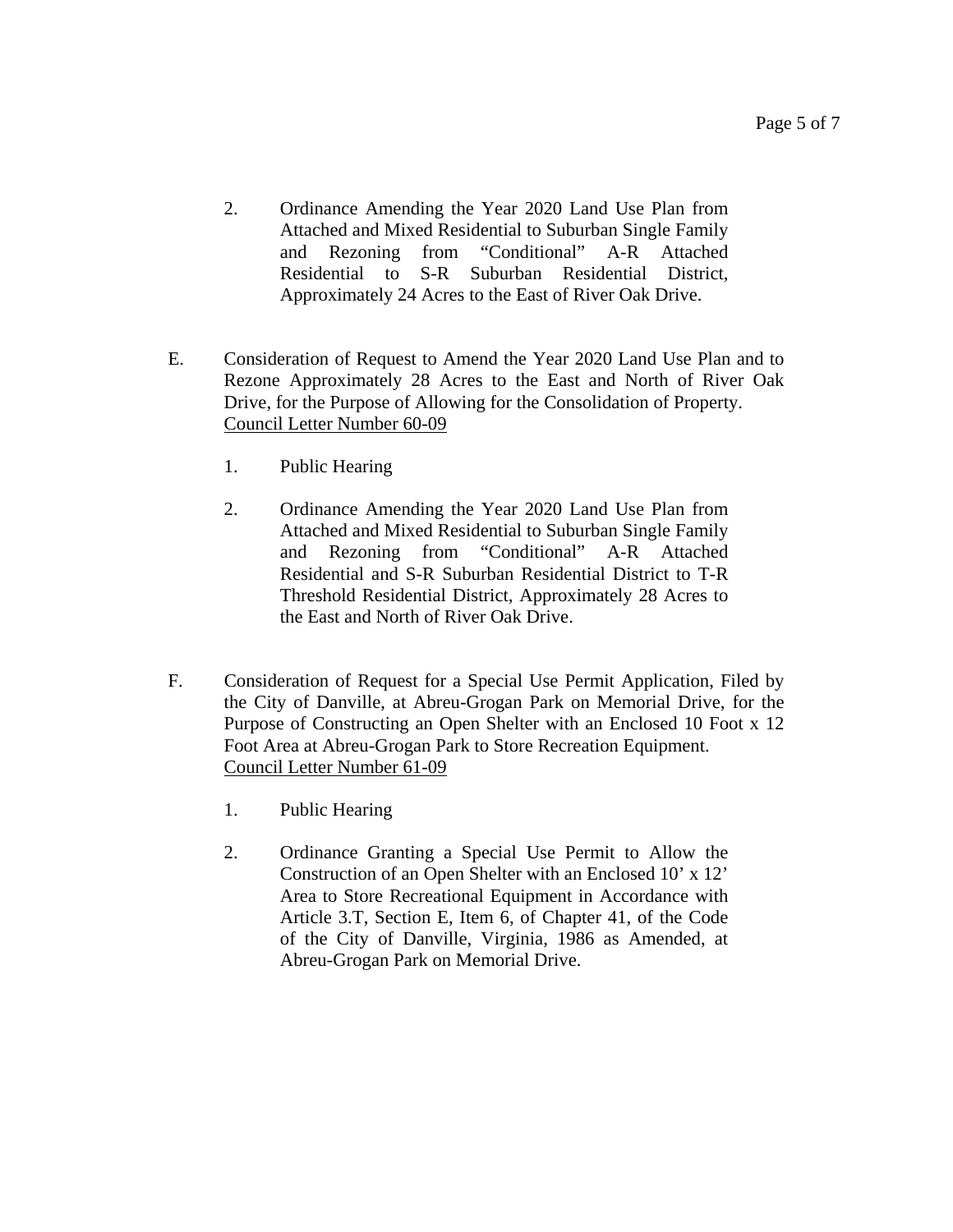- G. Consideration of Request for a Special Use Permit Application, Filed by the City of Danville, at Angler's Park on Northside Drive, for the Purpose of Constructing a 30 Foot x 60 Foot Open Shelter and an Enclosed 14 Foot x 24 Foot Restroom Area at Angler's Park. Council Letter Number 62-09
	- 1. Public Hearing
	- 2. Ordinance Granting a Special Use Permit to Allow the Construction of a 30' x 60' Open Shelter and an Enclosed 14' x 24' Restroom Area in Accordance with Article 3.T, Section E, Item 6, of Chapter 41, of the Code of the City of Danville, Virginia, 1986 as Amended, at Angler's Park.
- H. Consideration of Approval of the 2009-2010 One-Year Action Plan, Community Development Block Grant (CDBG) and HOME Investment Partnership (HOME) Programs. Council Letter Number 36-09
	- 1. Public Hearing
	- 2. Resolution Approving the 2009-2010 One Year Action Plan, Community Development Block Grant and HOME Entitlement Funds from the United States Department of Housing and Urban Development.
- I. Consideration of Authorizing the City Manager to Execute the Necessary Paperwork to Transfer the Properties at the Westmoreland School Campus to the Community Improvement Council, Inc., and to Authorize the Reallocation of CDBG Funds for the Project. Council Letter Number 53-09